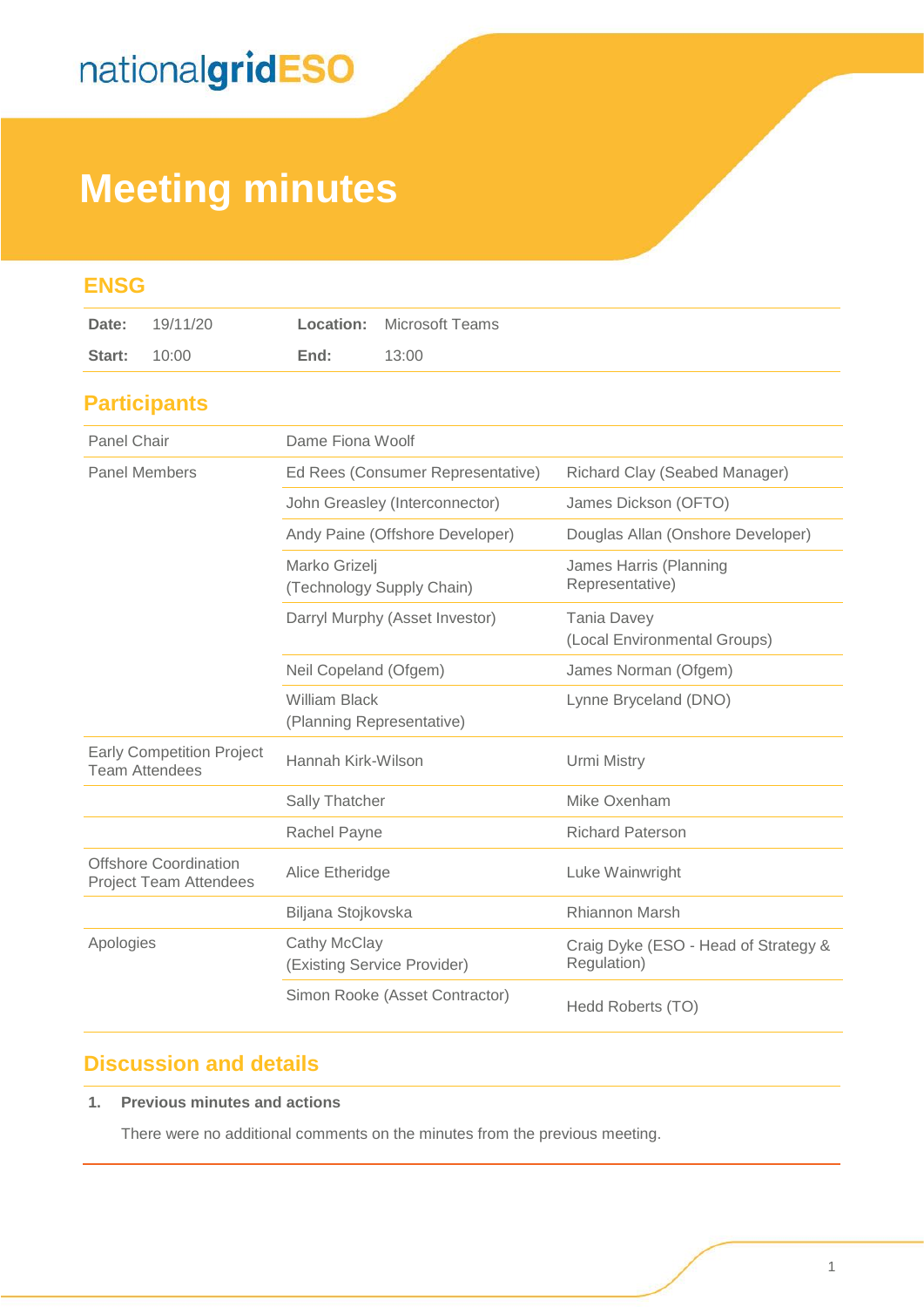Alice M requested anyone who hasn't sent their bio and photo to do as soon as possible. Rachel confirmed the website will be launched soon and will include the Terms of Reference and bios.

Alice E gave an update on action 17 and said they will pull together all the feedback they have received and publish it in the consultation report.

Alice M confirmed meeting invites for the future meetings had been sent and action 18 could be closed.

Fiona said she was not sure the group had finished reviewing the approver role and believed actions 20 and 21 needs to be kept open until it is discussed further.

Rachel confirmed the team are still reviewing the diagram that will be included in the consultation for action 24 and that the Advisory Committee will be represented in the diagram.

Hannah said they have been considering how to validate verbal feedback for action 25 and have agreed that at the start of a bilateral meeting to check whether the person they are speaking to has the authority to give views on behalf of their company. Action 25 can be closed.

#### **2. BEIS Offshore Transmission Network Review (OTNR) Update**

Matt gave an overview of how BEIS have been progressing with the OTNR and an overview of the scope and timelines.

Matt said the current transmission regime was developed at a time when it was thought 10GW of offshore wind by 2030 would be a stretch. With the new targets in place there is a need for a new suite of policies to meet them. There has also been a lot of concern raised from East Anglia and east coast residents due to individual wind farms building individual links to the same substation, causing disruption and impacting the environment. Due to this, BEIS thought it was the right time to launch the review last July.

Matt spoke through slides 4 to 9 explaining the aim and scope of the review, the high-level workstreams and the governance structure of the project.

Matt said the ESO work will feed in to the BEIS review to ensure it is heading in the right direction and support them in setting the scope of the next phase in more detail. ESO have already shown the benefits in phase 1 of the Offshore Coordination project. Matt discussed these benefits on slide 10.

Matt said BEIS are determining which projects could be pathfinders and are considering what the new enduring regime could be as outlined on slides 11 to 13. BEIS will be holding a stakeholder event on 17 December to provide more detail on the timelines for delivery.

Marko asked the how often the Expert Advisory Group and Project Working Group meets and raised concerns on how quickly BEIS will be able to work through the issues. Matt said all groups are meeting monthly and that they have also flagged to the expert group that there may be times where small groups will need to be formed to consider specific issues outside of the monthly meeting, which should speed up responses.

Marko said projects in Auction Rounds 4 - 5 have been designed for the last 2-3 years and some of them have paid seven figures to build the design. He asked how BEIS plan to approach these projects in order to fundamentally change how these projects are constructed and designed and not delay the projects by several years. Matt said that it was a fair challenge and they are not under-estimating the challenge to get those projects to change their business model. BEIS are also aware that the closer the projects are to CfD award the harder it will be to change them. The scope does include Auction Round 4 projects but will be more focussed on Auction Round 5 projects.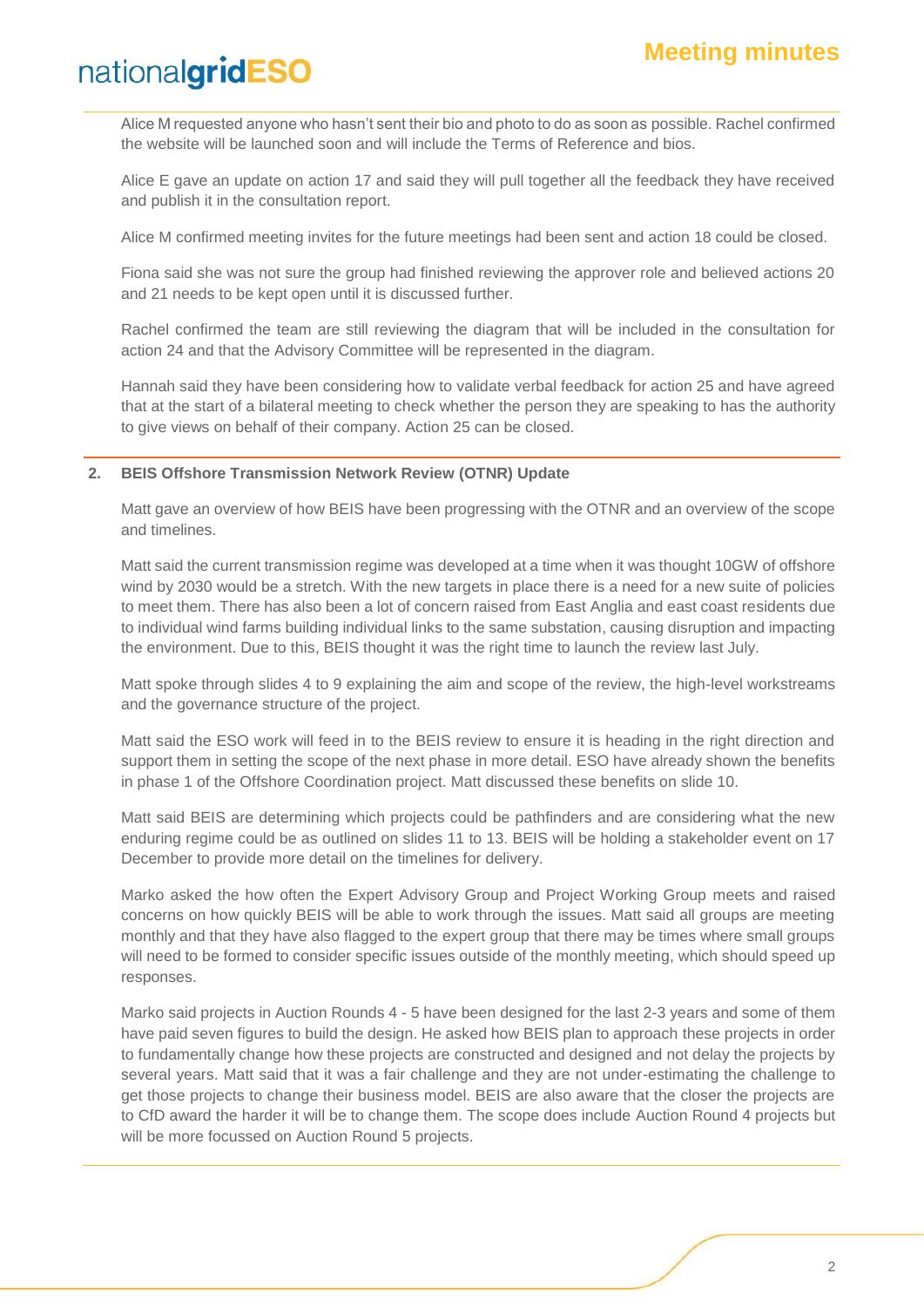Marko said that there is too much focus on DC circuit breakers, and they are not likely to be required for many years until there are more complex offshore grids. Marko said he is concerned the messaging is incorrect. Alice E said she doesn't disagree, and it is correct that a coordinated network can be built without DC circuit breakers, but there would be a higher operational risk and there are benefits if they can develop them.

Andy agreed with Marko's previous comment about the timing of the medium-term projects and level of commitments developers will be making at Auction Rounds 4 and 5. Andy said the review should not compromise projects with contracted positions. Matt said the development timeline is one of their priority actions at the moment. BEIS have been working with the Expert Advisory Group and RUK to understand the risks the developers expose themselves to at each stage.

Andy asked if the multi-level governance structure is agile enough to make quick decisions. Matt said they are trying to balance a rigorous approach with delivery. The Project Working Group is the agile part reporting into the Project Board. The governance structure will be kept under review and they can always flex it if it isn't working. BEIS recruited PMO expertise to help build the structure. The Project Board has director level representation from different organisations. There is a challenge that key decision points may need to convene an executive committee if there are points the Project Board are finding difficult to agree on.

Andy asked if the slides can be shared. Matt said they will be.

#### **ACTION – Matt to send slides**

Fiona said the issue of offshore coordination has been around a long time and looking at barriers must be the key to unlocking the problem. Fiona asked where BEIS had got to on the anticipatory investment issue and if they are planning on publishing interim newsletters on where BEIS have got to periodically to keep people broadly abreast of their progress.

Matt said there are many barriers and the biggest barrier is how they expect developers to build the links; that is the standard business model and everyone is comfortable with the delivery risks for transmission. That leads to commercial barriers where it is difficult for large companies to work together on large projects. Anticipatory investments are another key part, but it is for Ofgem to consider what the process would be. In order to communicate general updates, BEIS have set up a review website and will post regular updates on how BEIS are progressing against the timeline.

#### **3. Offshore Coordination Consultation Update**

Rhiannon spoke through slide 17 giving an overview of how stakeholders gave feedback and how many responses they received in response to the consultation. Rhiannon said they held 11 interactive workshops to get stakeholder feedback on the consultation and they also received 40 written responses. There was overall support for offshore coordination from the feedback and stakeholders said they wanted to make this happen as quickly as possible. Some stakeholders asked for impact assessments to be carried out on current projects.

Luke spoke through slide 18 to give high level overview of feedback received on the CBA.

Biljana gave an overview of what questions were asked by respondents to the consultation. The team received 160 questions which they have grouped into four areas as shown on slide 19.

Luke spoke through slide 20 to give an overview of the feedback received on connections. Consensus agreed with the proposals in the consultation and most of the questions were around how they can be implemented. Respondents wanted an early joined up approached ahead of the CION process. There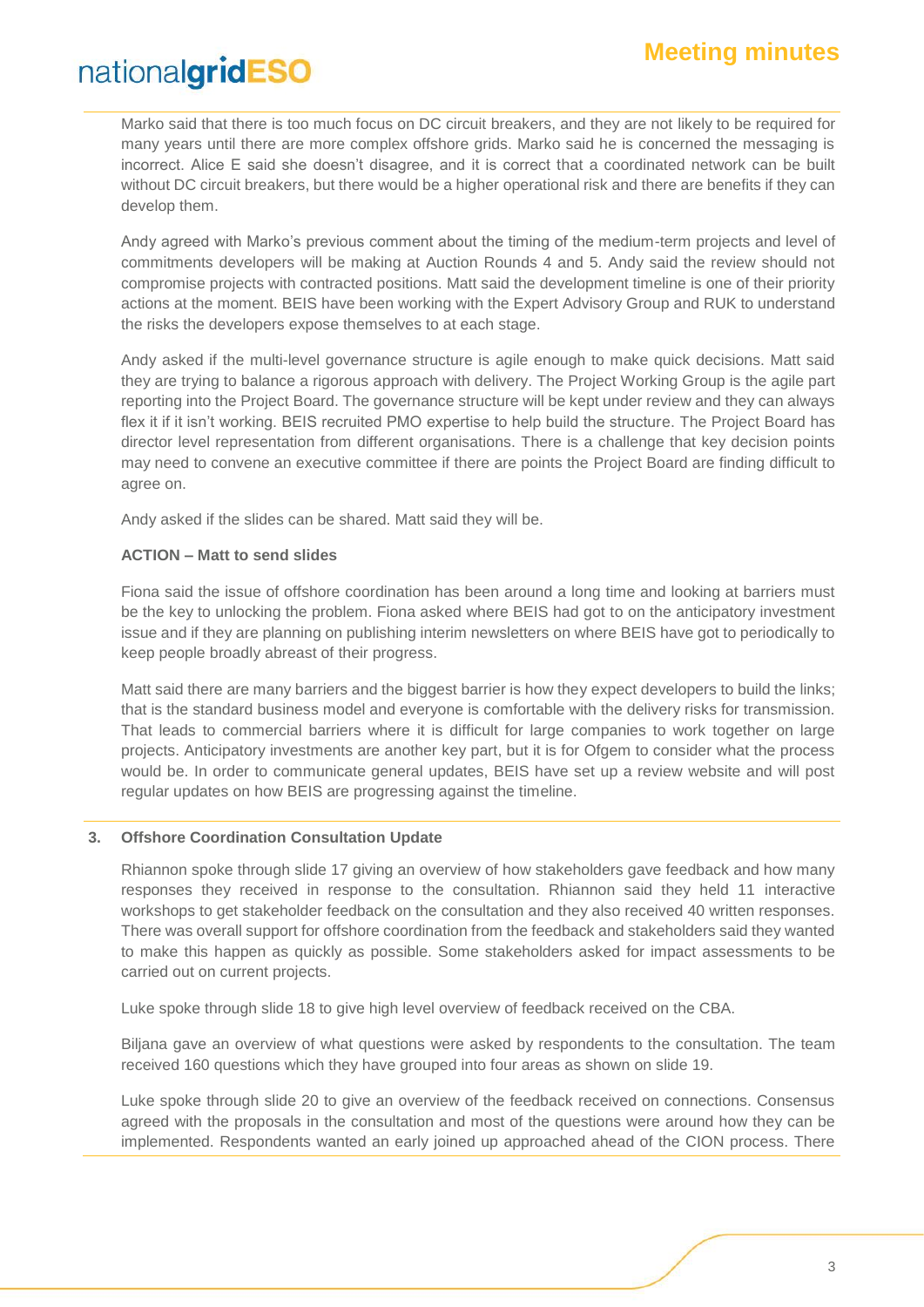was support for a planned approached rather than a development approach. There were a lot of different worries on how liabilities may change.

Rhiannon summarised other feedback received on slide 21. The other feedback covered what can be achieved, risks for shared connections and wider strategy.

Marko thanked the team for their hard work on the consultation. Marko said Siemens had recently received a supplier questionnaire for Eastern ink and that from the questions there seemed to be no consideration of how it may be coordinated or branch off to connect wind farms, which was disappointing. Alice E said they are aware the bootstraps are in the NOA and progressing as planned. The team have used the NOA as a baseline. The proposals in their work build on their baseline as there is the need to get the power down from Scotland no matter what happens. There has been some discussion on whether the bootstraps should be included but there are concerns around delaying the project and it would in fact be beneficial if the bootstrap is connected earlier than planned to reduce costs of constraints.

Lynne said the bootstrap project has already being designed and it has been in the NOA pipeline for a while. The project is not just trying to capture offshore wind capacity but is there to manage onshore capacity as well. It is important to push this ahead as quickly as possible. Marko said these are great points, but they need to be highlighted as others will be asking the same question. Tania said she would press for them to look at any opportunity for a coordinated point for environmental reasons.

Fiona said she found the issue of the Eastern Link going ahead with no mention of offshore coordination startling and that it could be viewed as a missed opportunity. She asked if any other member of the group had any further comments, Tania said she supports Fiona's comments; there should be transparency on why it can't be included. It needs to be clearly outlined. From an environmental perspective there should be discussions on whether there are opportunities here.

Douglas said the bootstraps are needed now and if they are to be included as part of the offshore coordination projects then they would be delayed; he understands the need for better messaging but would be concerned if they were brought into scope. Andy said he agrees with Douglas and he is concerned these projects will not happen quickly enough and duration of the process needs to be more radically addressed.

Richard C said, linking back to Matt's presentation, it was mentioned that BEIS were considering pathfinder projects for offshore wind, but the concept of pathfinders should be considered more widely and include projects like bootstraps as it is all transmission infrastructure and there could be an opportunity to bring forward some of the timelines.

Neil said it is a valid point and that transmission infrastructure will be considered from a pathfinder point of view. One of the challenges that will need to be considered for the bootstraps is that if the bootstraps are considered under the definition of offshore transmission it means they need to be competitively considered. Richard C said he agrees with the definition but they are legal definitions and there needs to be legislative changes so it should be reviewed.

Lynne said that anticipatory investment will be an important consideration for offshore wind, as well as EVs and heat.

Tania asked whether there is going to be a summary produced on feedback received. Alice E said they will produce a feedback report, including all written and verbal feedback. Within the document itself there will be high level summaries as well. Any feedback on areas beyond the ESO scope is being passed on to Ofgem and BEIS.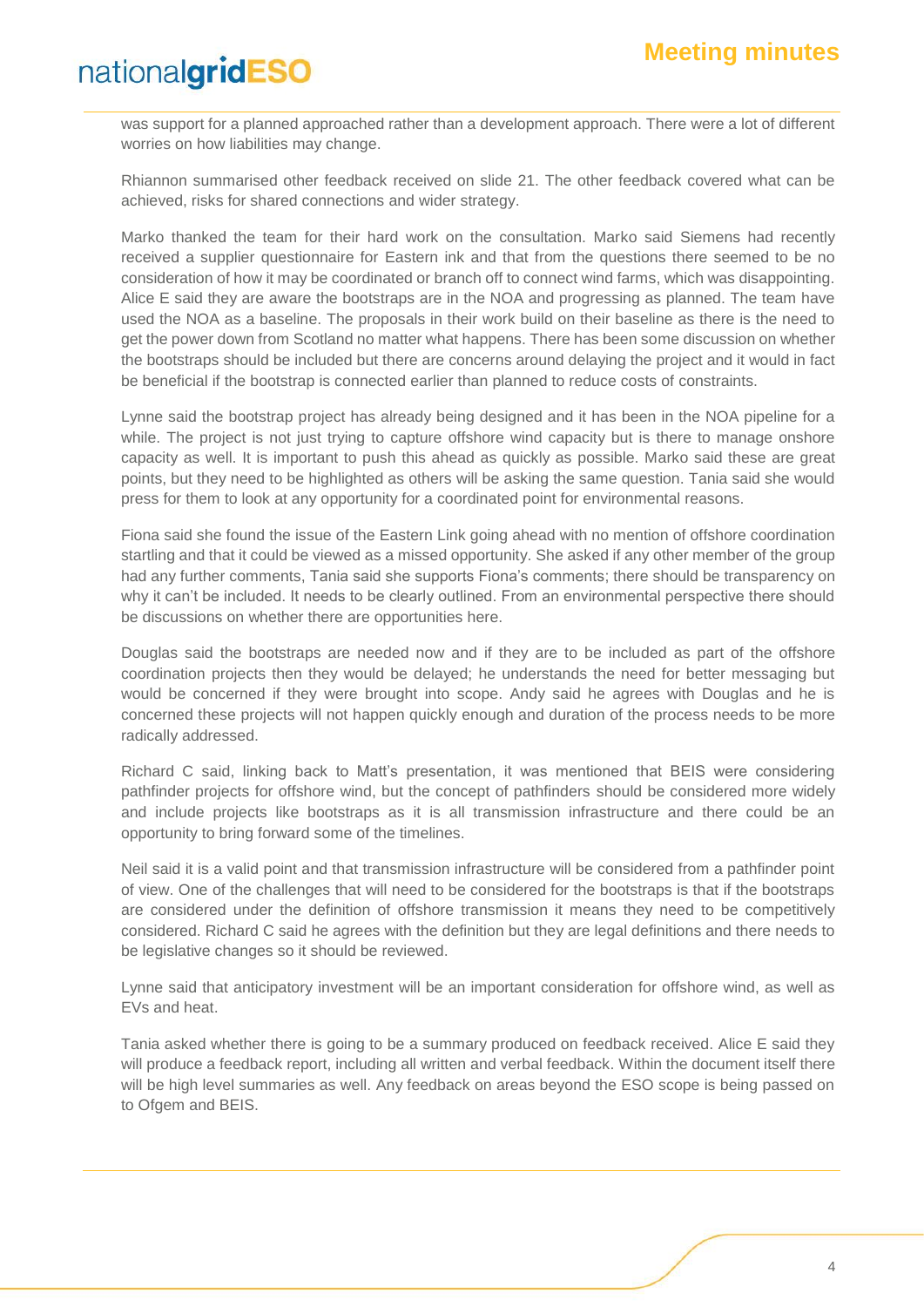#### **4. Offshore Coordination Phase 2 Scoping**

#### **Workstream 1: ESO offshore coordination strategy**

Rhiannon spoke through the first workstream proposed for phase 2 on slide 24. This workstream is an overarching workstream and has been expanded into four areas:

- 1. Develop the long term ESO objectives for offshore coordination and ensuring that workstreams 2-5 align with the BEIS OTNR.
- 2. Work with BEIS of Ofgem to agree the role of the ESO in the enduring regime and any interim approaches.
- 3. Support and oversee the transition of activities into business as usual teams and processes
- 4. Encompass stakeholder strategy and engagement and project management activities

John said there were 10 workstreams for OTNR, which were not discussed in any detail and there are 5 workstreams as part of the ESO work; it would be useful to see how they interact. Alice E said they have tried to link the workstreams to the OTNR work but as BEIS has not shown their 10 workstreams the ESO cannot share them. Alice E said they need to ensure the ESO work is going in the same direction as the OTNR. The ESO team have assumed that there is the potential for a change to the role of the ESO and they want to have informed conversations in that space. John said there needs to be acknowledgement that the OTNR work is the umbrella piece of work. Alice E said the issue they have is that there is work ongoing with Ofgem and BEIS and ESO are not aware of all of it, but they still need to be linked in.

There were no objections from the group for this workstream.

#### **Workstream 2: More detailed technical analysis**

Biljana gave an overview of workstream 2 on slide 25.

Phase 1 of the workstreams is to spend three months to look at the technical aspects of offshore coordination. This will lead to the baseline of what is required for phase 2. This piece of work has been split into three areas:

- 1. Planning analysis to review the SQSS, including CBA for increasing to 1800MW and to reduce the need for DC circuit breakers. New offshore planning standards will be considered, and the team will be looking at proper planning activities every 5 years, working backwards from 2050.
- 2. Coordination activities to consider how to coordinate offshore and onshore as well as coordination between windfarms and interconnectors. Bootstraps should be part of the coordination going forward.
- 3. Operational impact studies to review the Grid Code and how to modify it.

Andy asked for the timeline of the SQSS review. Biljana said the review will start in January 2021 and hope to conclude in July 2021. Andy asked if the team would be amenable to discuss the review with industry experts. Biljana said they are planning to form a group to discuss this.

Tania said she was very supportive of more technical analysis, particularly looking at the network design every five years from 2050 as it means it is not a piecemeal approach. On environmental constraints and impacts, Tania would be interested to know what the team are considering. They are trying to achieve ecological recovery in the marine environment as well as trying to avert the energy crisis. Biljana said they aim to get realistic designs and will take the opportunity to discuss with Tania further.

There were no comments disagreeing with this workstream and the group were supportive of this piece of work. Marko said he supports it and liked the detail.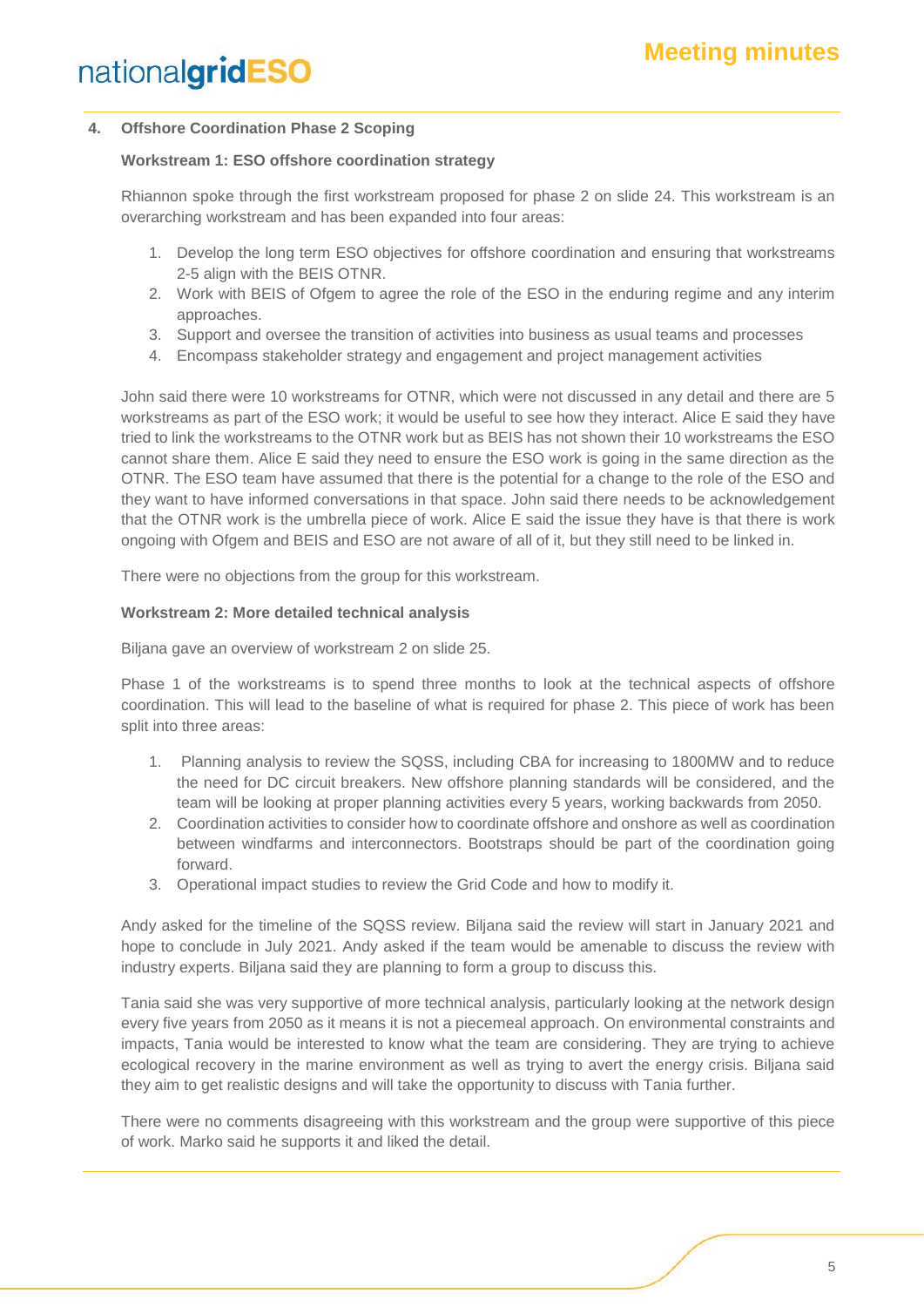#### **Workstream 3: Extension to cost benefit analysis**

Luke spoke through slide 26 giving an overview of workstream 3. Luke said in January 2021 they will carry out analysis on potential benefits to local communities and supply chains and carry out a qualitative desktop exercise of what other countries have done. There has been feedback that the team need to consider risks of delivery and of stranded assets. There will also be analysis on the impact of other direct costs associated with capex on the overall cost-benefit case.

From June onwards, the team will run the CBA and analyse the impact of an integrated approach on the onshore network. The from June 2021 onwards the team will do least regrets analysis on different future scenarios of wind.

Marko said the proposal looks good but wanted to ensure the team will be considering the negative impact on supply chains as there is uncertainty of what this may look like and may cause hesitance to build up labour. There is also an obvious focus on HVDC technology and this very specialist technology and only a handful of players currently could supply it so may have a negative impact on competition. Local councils also have questions about local supply benefits and long-term supply pipelines. Luke said their analysis is neutral and aims to dispel myths and have clarity and facts. If there are negative side effects, then they will investigate those. Luke agreed that there are not many people supplying HVDC but would think that signals given will probably increase the number of players. Marko said Original Equipment Manufacturers (OEMs) should be considered.

Alice E said they will change the wording of 'potential benefit' to 'potential impact'.

#### **ACTION – Luke to update wording of workstream 3 to 'analyse potential impact' rather than benefit.**

James H said this area is touching on the research the Royal Town Planning Institute have done on the problem that energy utility providers struggle to make investments to unlock planned development as they see the town planning process as too uncertain about what gets built at what speed to invest in advance of it. Therefore, government is considering reforming the planning system to provide more certainty to allow more investment. James H said he is happy to send over the research they have been carried out. Luke said he is happy to look at the research.

Andy said he is generally supportive of this workstream but is not sure he understands the anticipatory investment work. Luke said in principle there is a worry that there has been no consideration of cost savings. The team will consider the experience of other countries, for example the Dutch, and understand what the risk is that not all the developers will turn up on average. This will provide useful references to how others have dealt with this and how much risk there is of it happening. It will also give context and inform the debate around what others are thinking the right solution is.

No one in the group disagreed with this workstream but there was no strong signal of support.

#### **Workstream 4: Tactical coordination opportunities**

Luke then went onto slide 27 to give an overview of workstream 4. Luke said this workstream was very much tied to the OTNR and the team have been working very closely with BEIS on this. They have also been listening to what stakeholders are saying on opportunities between 2025-2030.

One piece of work that will be done is analysis on barriers. They will pull together all projects connecting and then look at the options and understand where the gaps are in regulation and CUSC. The team will be working with Ofgem and BEIS as well as developers to understand what could be possible.

Tania asked whether the barriers they will be analysing are more in terms of technical barriers rather than environmental. Luke said they will be considering all upcoming projects in Rounds 2-4 and whether there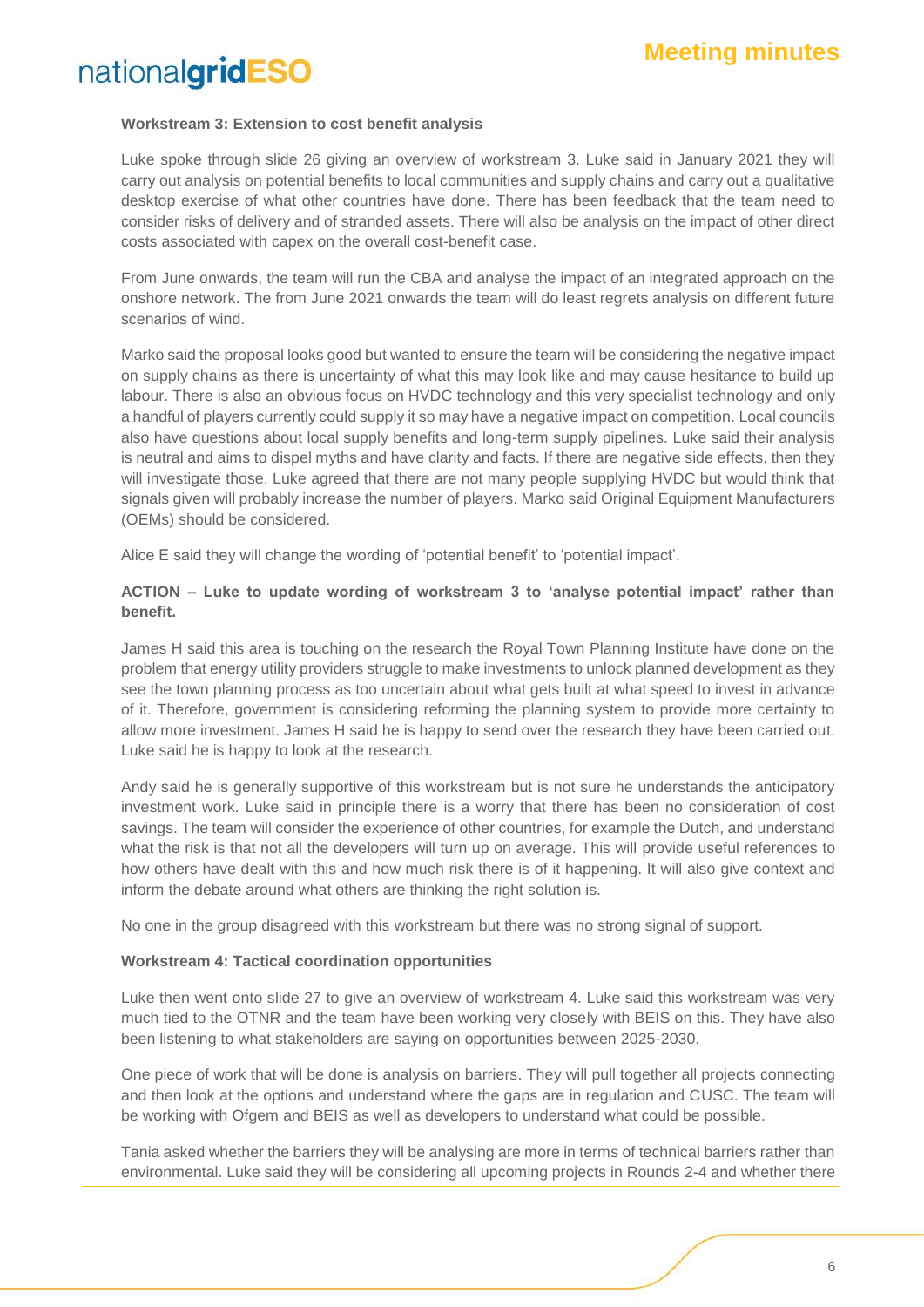is the opportunity for coordination. As part of that they will be considering environmental issues too. Tania said they should consider environmental legislation.

James D asked whether the two ongoing seabed leasing rounds may fall into the bucket to be considered for offshore coordination in workstream 4 and if the proposals will be more conceptual or practical. Luke said their scope is any project from 2025 to 2029. Biljana said constraints on seabed leasing will be considered under the technical analysis work in workstream 2 but they will be giving a more conceptual design.

Alice E said it was important to note they are still discussing with BEIS and Ofgem what the ESO role might be.

There were no objections from the group to the scope of this workstream. There was support that the team needed to look at short term as well as medium to long term issues. The team are still shaping what this workstream looks like and are having conversations with BEIS and Ofgem. Feedback from the group suggests the team needs to be clear how it links in with the wider work.

#### **Workstream 5: Roadmap of code modifications**

Rhiannon spoke through slide 28 on workstream 5. The overarching objective of this workstream is to publish and deliver a roadmap. The workstream has been split into three pieces of work:

- 1. January to May 2020 Developing and publishing a roadmap with an industry agreed rollout plan on changes required for codes and the connection regime. The medium to long term activities will be identified through phase 1. It will very much be an industry exercise to develop this and ensure it is agreed and it will be used to inform priorities and timelines of changes.
- 2. August 2021 to June 2022 Delivery and implementation of the roadmap. The approach to deliver identify industry changes is still to be determined and the team will be considering if there is an innovative way to push the changes through. Feedback has said the changes need to be pushed through quickly to deliver benefits identified.
- 3. January to March 2020 International review to look at international best practice and direction of travel in Europe, as requested by stakeholder feedback. Outputs of this workstream would be internal recommendations. This workstream will include a review of multipurpose interconnectors.

Andy asked how the ESO roadmap and implementation plan will integrate with the OTNR work. Alice E said one of the challenges is that for some of this work they need to know what the end model is as set by the OTNR. There are some areas where it is clear there will need to be changes but other areas will not be so clear.

Andy asked if June 2022 is when the delivery model will fall into place. Rhiannon said they are indicative timelines to fit in with the BEIS OTNR and until they know fully what is required it is difficult to know what the final timeline will be. Alice E said they will be taking timing from the OTNR.

Andy said a more robust programme is required to show who is doing what; it would be useful if a draft is included in phase 2. Rhiannon said they are looking to include this with the roadmap with a clear plan and priorities. Andy asked for a roadmap not just for ESO work, but also including the OTNR and how it fits together. Alice E said this should come from BEIS.

John said this work is the right thing to do. John said we are faced with huge amount of uncertainty with Brexit for cross border trades and asked if the team are considering how these will develop from January onwards as a lot of thinking is required. Rhiannon said the team can make sure this is captured in their scope.